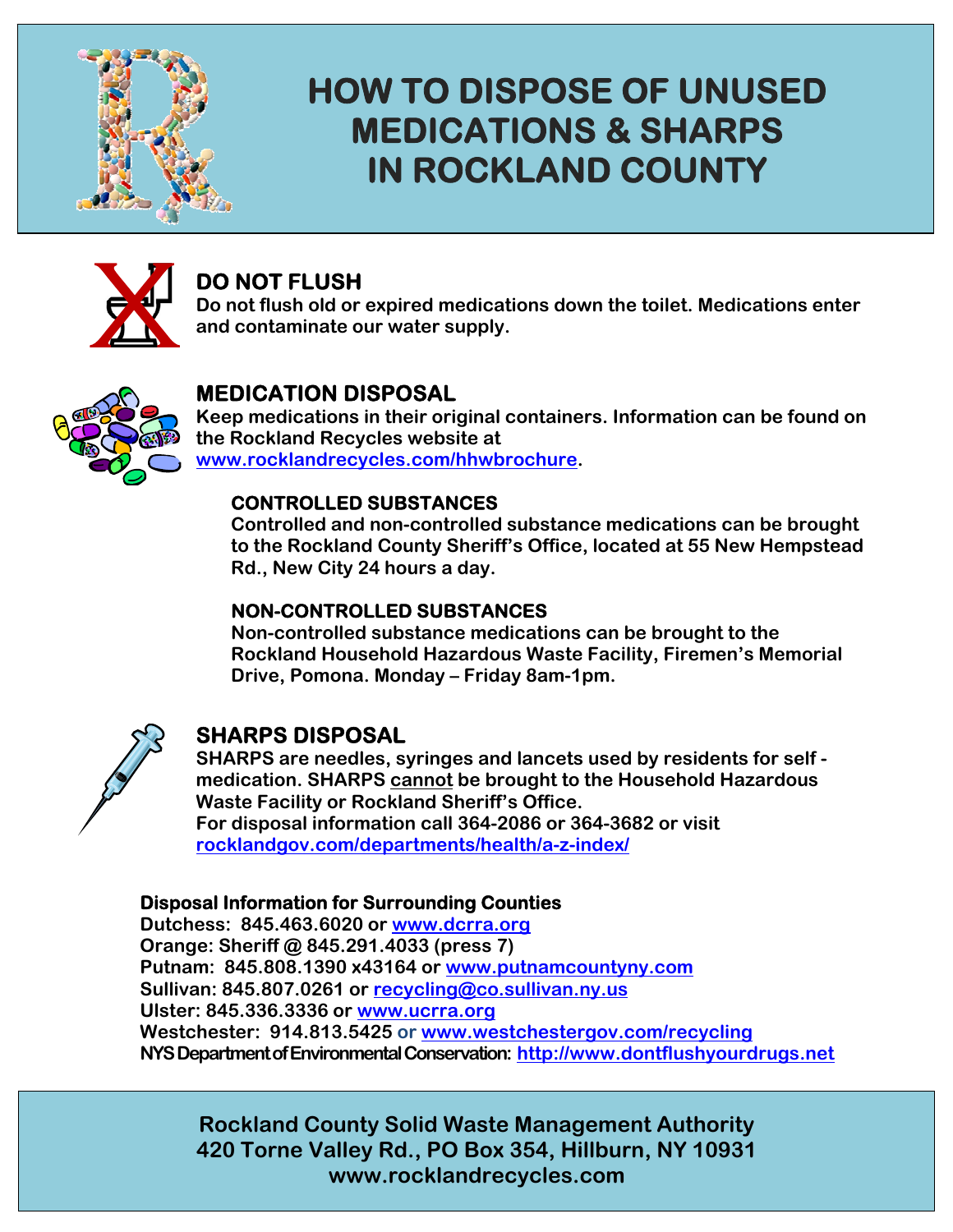# **2015 Household Hazardous Waste Drop-off Facility**

**35 Firemen's Memorial Drive, Pomona, NY 10970**

## **Scheduled Drop-off Dates** 8 AM - 1 PM

**WEEKDAYS** Every Monday through Friday (except holidays)

**SATURDAYS** March 14, May 9, July 11, September 19, November 7

**SUNDAYS** April 12, June 7, August 9, October 18, December 6

## **\*\*\*\*\*\* FOR ROCKLAND COUNTY RESIDENTS ONLY \*\*\*\*\*\***

## **Acceptable**

**Liquids, Solids & Powders** Oil & latex paints Wood preservatives & thinners Waxes & polishes Resins & adhesives Spot removers Aerosols Driveway sealer Antifreeze, motor oil, oil filters Gasoline, kerosene & lighter fluid Chemistry kits Photography chemicals Pool chemicals Pesticides, fungicides & herbicides **Mercury Containing Items**  Thermometers & Thermostats **Tanks** Fire extinguishers Up to 20 lb Propane tanks

**Light Bulbs** All sizes of compact & fluorescent

**Batteries**  Household, car, boat, rechargeable & button cell

#### **Electronics**

Computers, monitors, laptops, tablets, printers, scanners, fax & copy machines, TVs, VCRs, CD players, radios, telephones, cell phones & beepers

**Small Freon Appliances** A/Cs, small refrigerators, water coolers & dehumidifiers

**Medications** Non-controlled over the counter, prescription medication & pet medications

## **Unacceptable**

Empty containers **Tires** Aerial flares Asbestos **Explosives** PCBs Construction material Radioactive materials Medical & biological wastes Controlled substance medication SHARPS

#### **Appliances**

Washers, dryers, dishwashers, large refrigerators or freezers, microwave ovens

**Compressed Gas Tanks** Oxygen, Acetylene and other compressed gasses

## **CESQGs**

(Conditionally Exempt Small Quantity Generators) Small businesses, institutions, and non-profits in Rockland County that qualify for CESQG status may also deliver household hazardous waste to the HHW Facility for a fee. This fee is waived for Rockland municipalities and schools. **Call 364-3682 to schedule an appointment.**

# **HHW Hotline (845) 364-2444**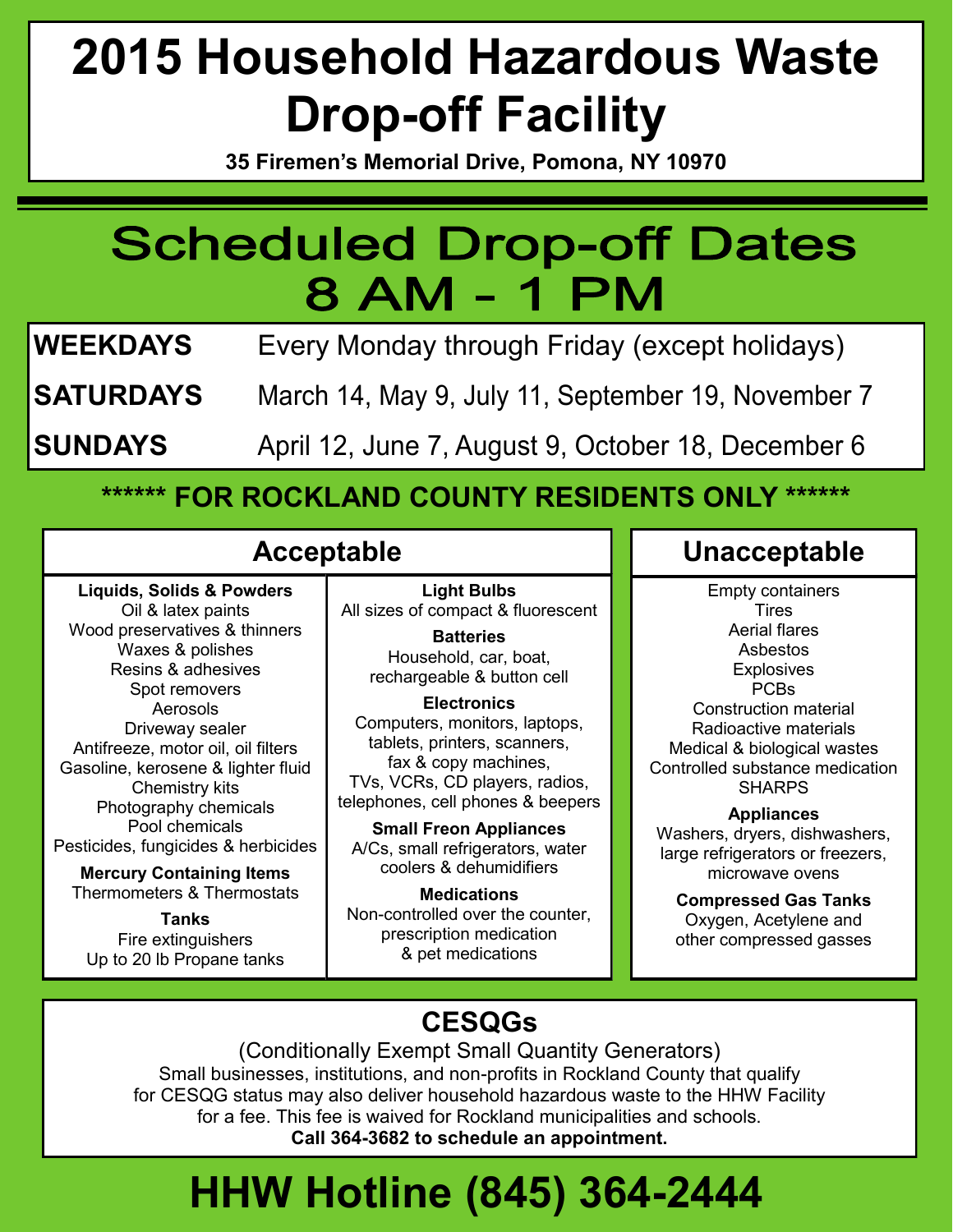## **Driving Directions**

**35 Firemen's Memorial Drive, Pomona, NY 10970**

Take the Palisades Interstate Parkway to exit 12 and go south on Route 45. Turn right onto Pomona Road and make first right onto Firemen's Memorial Drive. The Facility is located at the end of the road on the left-hand side.

### **Compact Fluorescent Light Bulbs (CFL's)**

All fluorescent bulbs can be brought to the HHW Facility for recycling. **They can not be disposed of in the trash.** 

**WARNING!** All fluorescent bulbs contain mercury, which is highly toxic to people and our environment. Information on the proper handling and clean-up of broken bulbs can be found online at epa.gov/cfl/cflcleanup.html.

## **Electronic Waste**

Waste electronics can be brought to the HHW Facility, ARC of Rockland or participating retailers for recycling.



eWorks at ARC of Rockland accepts residential and business electronics. Drop-off on Tuesdays and Thursdays from 1-3 pm at their 25 Hemlock Dr. in Congers location. For information call 450-5900.

NYS Law bans the disposal of electronic waste in landfills and bans waste haulers from collecting it. It is the consumer's responsibility to dispose of these materials properly. For more information visit dec.ny.gov/chemical/65583.html or send an email to ewaste@gw.dec.state.ny.us.

### **Cell Phone Recycling**



Verizon Wireless will donate used cell phones or a portion of proceeds from resale to domestic violence groups.

### **Printer Cartridge Recycling**



The Rockland County Department of Social Services uses proceeds from the sale of ink-jet and laser printer cartridges to help fund special programs.

### **Small Freon-Containing Appliances**



Small Freon-containing appliances are accepted at the HHW Facility. For information on disposing larger items, contact your municipality.

## **Pharmaceutical Disposal**

**DO NOT FLUSH** pharmaceuticals down the toilet or dispose in the garbage.



#### **For Non-Controlled Medication Disposal**

Any over-the-counter or non-controlled prescription medications can be brought to the HHW Facility for disposal. Controlled substance medication is **NOT** accepted at the HHW Facility.

#### **For Controlled Substance Medication Disposal**

Controlled substance, non-controlled substance and over the counter medications can be brought to the Rockland County Sheriff's Office, located at 55 New Hempstead Road in New City, 24 hours a day.

#### **For more information call 845-638-5401**

\*SHARPS are not accepted at either facility.

### **SHARPS ARE NOT ACCEPTED AT THE HHW FACILITY**

SHARPS are needles, syringes and lancets used by residents for self medication.



For information on SHARPS disposal visit rocklandgov.com/departments/health/a-z-index/ or call 364-2175 .

### **Rechargeable Batteries**

Rechargeable batteries can be brought to the HHW Facility or participating retailers for recycling.



NYS Law bans the disposal of rechargeable batteries in the trash. It is the consumer's responsibility to dispose of these materials properly.

For more information visit www.dec.ny.gov/ chemical/72065.html.

# **Visit us on the Web at w**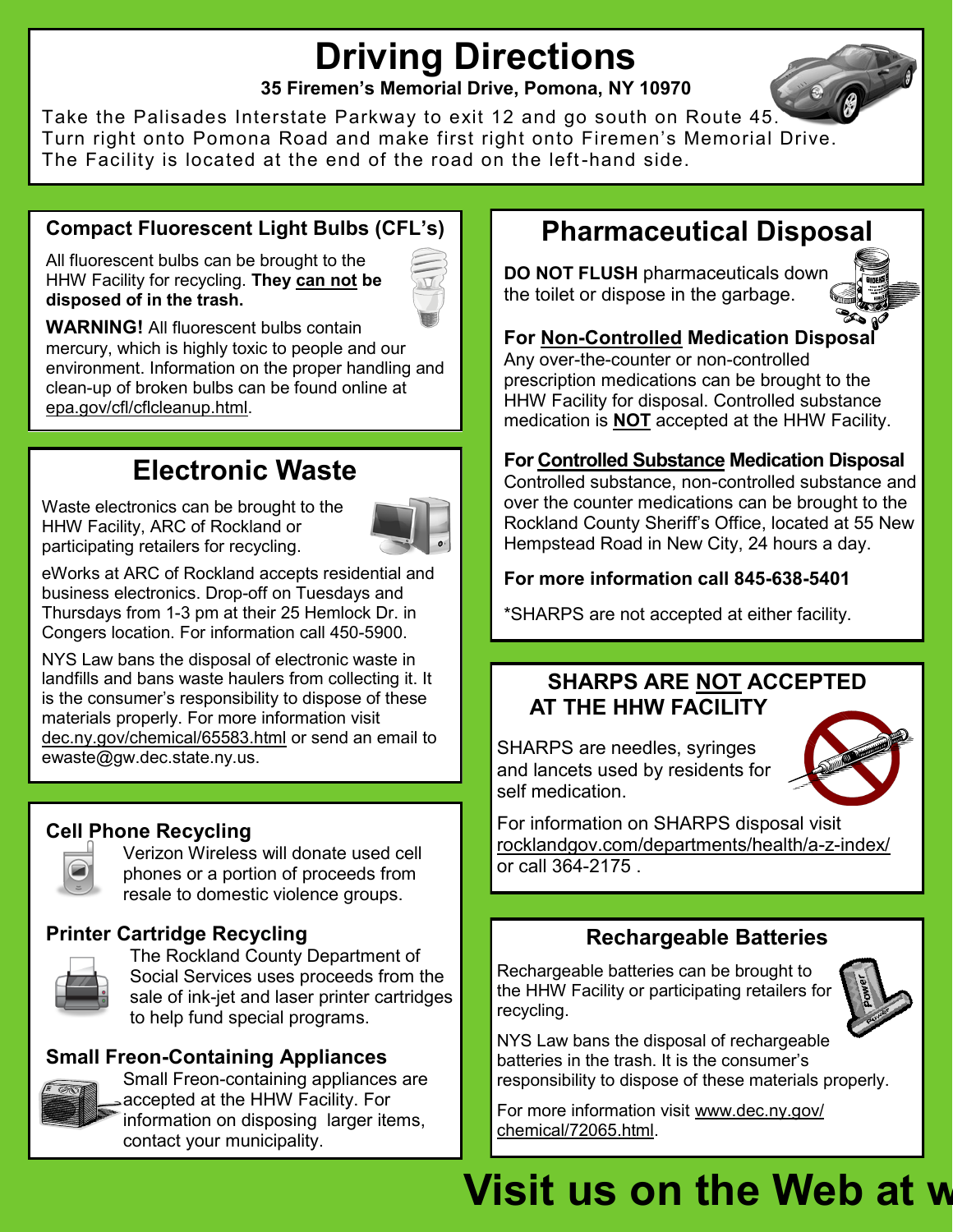## **Drive-Thru Safety**

For your convenience and safety, please remain in your car at all times. Your car will be unloaded by trained staff.



## **Environmental Day 2015**

Please join us on Sunday, June  $7<sup>th</sup>$  for the Authority's 6<sup>th</sup> Annual Environmental Day at our facilities in Hillburn.

The event will feature tours of the Recycling Center, a green exhibitors tent, live entertainment,

children's activities, music and more. More information available at www.rocklandrecycles.com



#### **FREE ADMISSION!**

## **U.S. Flag Disposal**

Flags can be turned into the HHW Facility for proper disposal by the Veterans Service Agency.

## **Helpful Hints…**

#### **Avoid Toxic Products..**

- Use non-toxic alternatives
- Plan for the least toxic product
- Buy only what you need

#### **Safe Storage...**

- Keep in a cool, dry place; away from flame, water sources, children and pets
- Do not remove labels
- Label all secondary containers yourself

#### **Safe Use…**

- Follow label directions exactly
- Never mix products unless recommended
- Wear protective gear as directed
- Properly ventilate work area

#### **Safe Disposal…**

- Never dump waste on the ground
- Never pour waste down your drains

#### **Safe Transportation…**

- Secure containers upright in a box
- Place leaking containers inside another sealable container

### **Natural Alternatives on the Web…**

▪ Find ideas and recipes for non-toxic cleaning products on the web

## **Chairman's Message**



It is inspiring to reflect that whether or not we are neighbors or schoolmates; whether or not we share the same faith or culture; whether we meet at soccer fields or malls; movies, parks or hiking trails – we are all united in our efforts to keep Rockland clean and green through the Authority's environmental programs.

From Monsey to Orangetown; from Palisades to Stony Point; from Nyack to Sloatsburg: businesses and residents participate without regard for individual differences. Many of us compost at home. We participate in community composting of leaves and brush at Authority facilities. We use re-useable bags when we shop; we make green buying choices; and we donate lightly used goods, rather than throwing them into the trash.

Together, in 2014, we recycled over 23,700 tons of material for remanufacture. And we delivered nearly 1000 tons of household hazardous waste to the HHW Facility in Pomona. Through HHW drop offs, we also participate in compassionate re-use programs that provide refurbished computers and cell phones to needy residents. Thousands of us tour the Herb Reisman Environmental Education Center or attend the Authority's Environmental Day to learn even more. In short, despite individual differences, we are working together to Reduce, Reuse, Recycle, Rebuy and Refurbish. Taking care of the environment unites us in a common goal, and together we make a beautiful world.

Louis Armstrong said it best: *I see skies of blue, and clouds of white… The colors of the rainbow, so pretty in the sky, are also on the faces of people going by… and I think to myself what a wonderful world…* Because, in the end, whenever we work together to care for the environment, we are really caring for our planet, each other, and for our shared future. And that, my friends, is truly inspirational.

Best Wishes for Peace and a Wonderful Green World,

Christopher P. St. Lawrence Chairman

## **2015 Board Members**

Christopher P. St. Lawrence, Chairman Alex Gromack, Vice Chairman Howard Phillips, Vice Chairman Patrick Moroney, Second Vice Chairman Vincent Altieri, Secretary Philip Soskin, Treasurer Ilan S. Schoenberger, Deputy Treasurer Geoffrey Finn Michael M. Grant Douglas J. Jobson Lawrence Lynn Jeffrey Oppenheim Aney Paul William E. Sherwood Andrew Stewart Aaron B. Wieder

Anna Roppolo, Executive Director

# **Visit us on the Web at www.rocklandrecycles.com**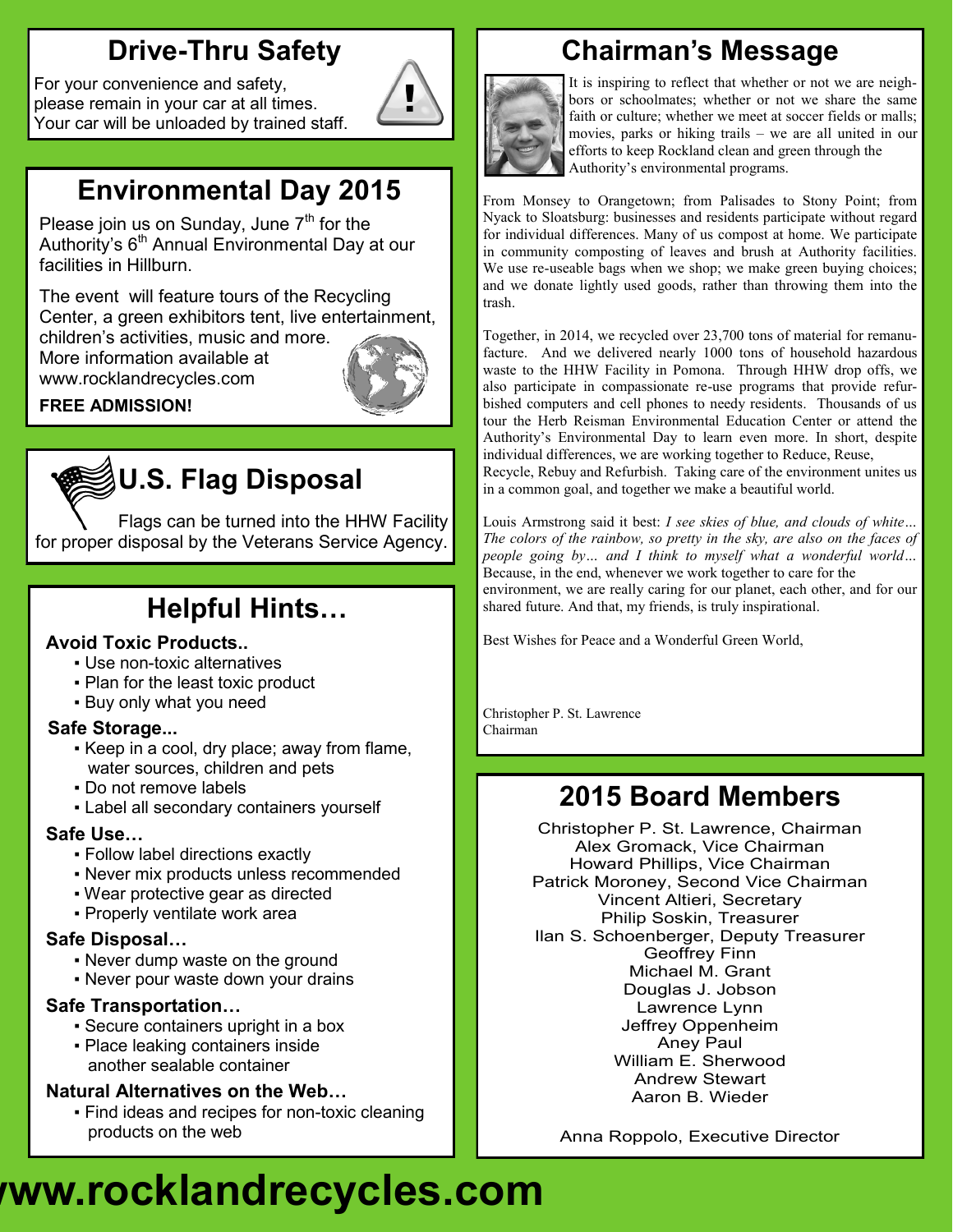# **2015 Household Hazardous Waste Drop-off Facility**

**35 Firemen's Memorial Drive, Pomona, NY 10970**

## **Scheduled Drop-off Dates 8 AM - 1 PM**

- **WEEKDAYS** Every Monday through Friday (except holidays)
- **SATURDAYS** March 14, May 9, July 11, September 19, November 7
- **SUNDAYS** April 12, June 7, August 9, October 18, December 6

**FOR ROCKLAND COUNTY RESIDENTS ONLY**

## **HHW Hotline (845) 364-2444**



# **Rockland County Solid Waste Management Authority**

420 Torne Valley Road, P.O. Box 1217, Hillburn, NY 10931

The Rockland County Solid Waste Management Authority's Household Hazardous Waste Program is partially financed with a grant from the NYS Department of Environmental Conservation

> STD. MAIL US POSTAGE **PAID** MONSEY, NY PERMIT NO. 174

## **TO: LOCAL RESIDENT**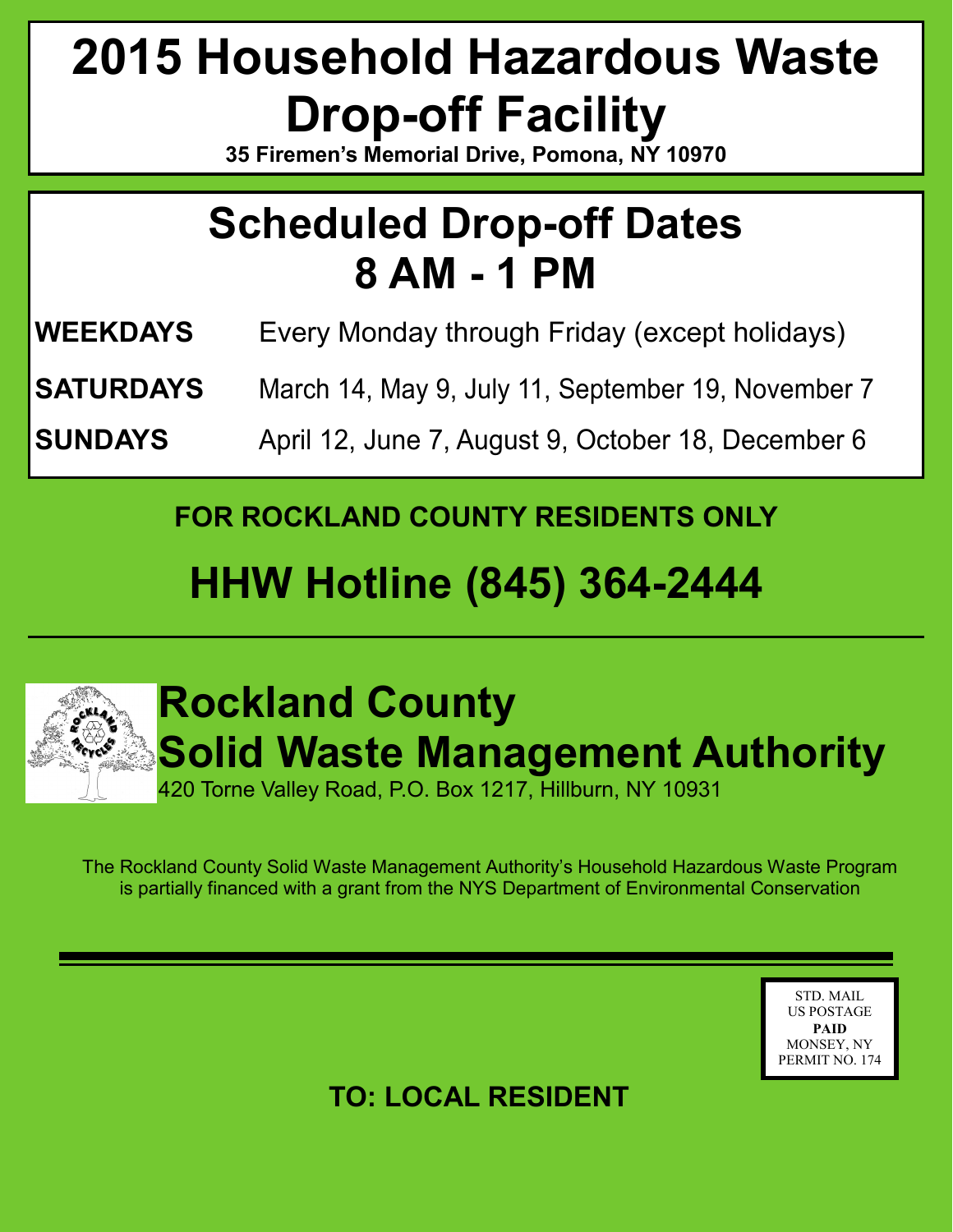## 2016 HOUSEHOLD HAZARDOUS WASTE WEEKEND DROP-OFF SCHEDULE

#### **THE HOUSEHOLD HAZARDOUS WASTE FACILITY IS OPEN FOR REGULAR WEEKDAY DROP-OFF SERVICE EVERY MONDAY THRU FRIDAY (EXCEPT HOLIDAYS) FROM 8 AM – 1 PM AT THE FIRE TRAINING CENTER.**

|                  | <b>SATURDAY</b> | <b>SUNDAY</b> |
|------------------|-----------------|---------------|
| <b>MARCH</b>     | 12              |               |
| <b>APRIL</b>     |                 | 10            |
| <b>MAY</b>       | 7               |               |
| <b>JUNE</b>      |                 | 5             |
| <b>JULY</b>      | 9               |               |
| <b>AUGUST</b>    |                 | 7             |
| <b>SEPTEMBER</b> | 17              |               |
| <b>OCTOBER</b>   |                 | 16            |
| <b>NOVEMBER</b>  | 5               |               |
| <b>DECEMBER</b>  |                 | 4             |

**HOURS FOR ALL DROP-OFF DATES** 8 AM – 1 PM

**For additional information call our hotline** 845-364-2444

Visit our website at

www.rocklandrecycles.com